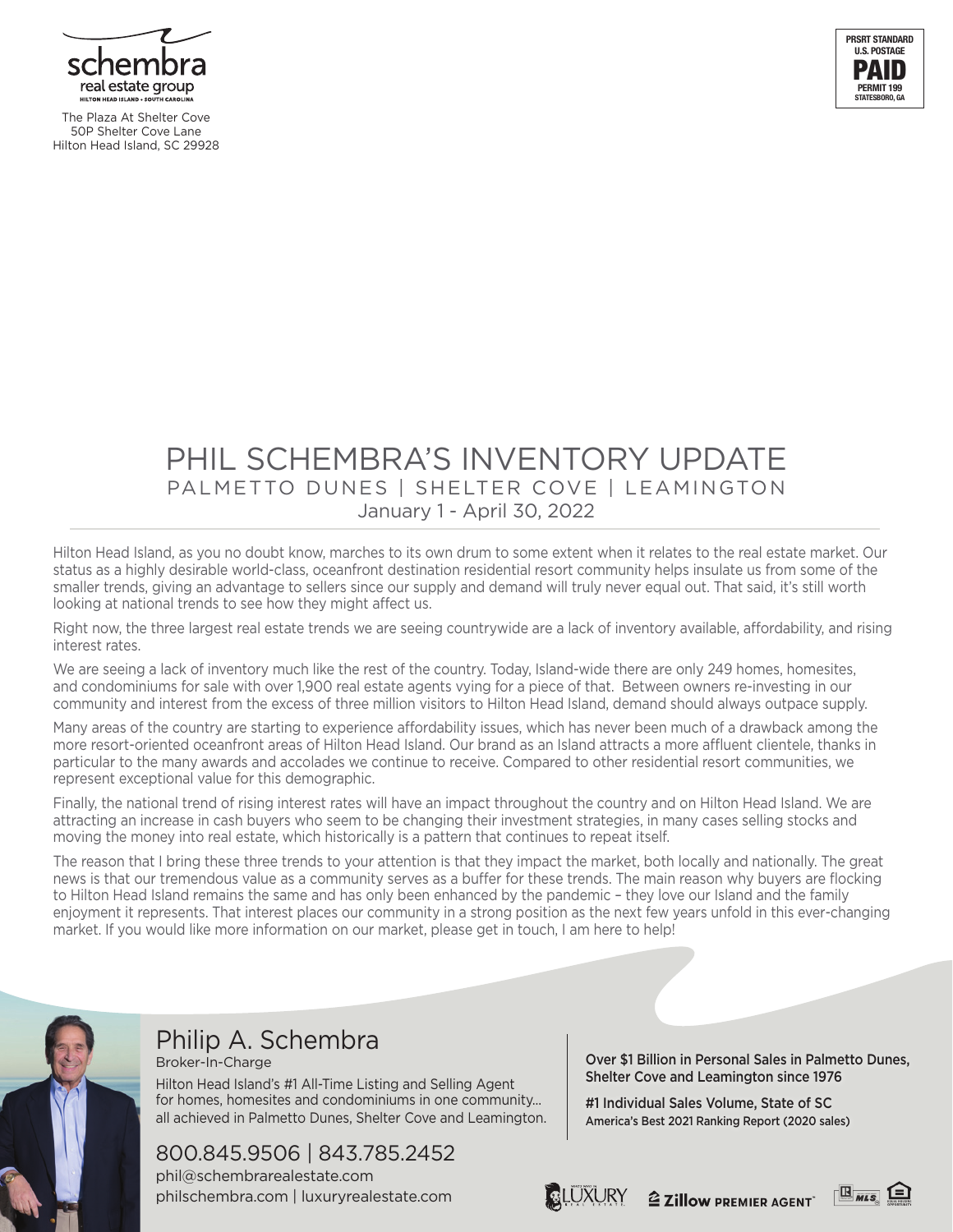# schembra real estate group

# **Palmetto Dunes | Shelter Cove | Leamington 2022 Inventory**

January 1 - April 30, 2022

### *ACTIVE* **HOMES: Palmetto Dunes | Leamington**

| <b>ADDRESS</b>    | <b>BDS</b> | BA | HB | <b>FURNISHED</b> | <b>SQ FT</b> | <b>YR BUILT</b> | <b>VIEW</b>       | <b>LIST PRICE</b> |
|-------------------|------------|----|----|------------------|--------------|-----------------|-------------------|-------------------|
| 4 Masters Court   | 5          |    |    | No               | 3.194        | 1986            | Landscape         | \$1,399,000       |
| 20 Cartgate Drive | 3          |    |    | <b>No</b>        | 2.893        | 1998            | Landscape, Wooded | \$1,399,000       |
| 36 Heath Dr       | 4          |    |    | <b>No</b>        | 2.687        | 1990            | Lagoon, Pool      | \$1,399,999       |
| 15 Rum Row        | 3          |    |    | Yes              | 2.400        | 1980            | Golf              | \$1,575,000       |
| 5 Midstream       | 3          |    |    | Yes              | 2.064        | 1981            | Lagoon, Pool      | \$1,690,000       |
| 19 Sea Lane       | 5          | 4  |    | Yes              | 2.462        | 1973            | Pool. Wooded      | \$1,999,000       |
| 9 Full Sweep      | 4          | 4  |    | <b>No</b>        | 3.097        | 1992            | Lake              | \$2,199,000       |
| 1 Flotilla        | 4          | 4  |    | Yes              | 2.990        | 1993            | Landscape, Pool   | \$2,790,000       |

### *ACTIVE - UNDER CONTRACT* **HOMES: Palmetto Dunes | Leamington**

| <b>ADDRESS</b> | <b>BDS</b> | ΒA | HB | <b>FURNISHED</b> | <b>SQ FT</b> | <b>YR BUILT</b> | VIEW        | <b>LIST PRICE</b> |
|----------------|------------|----|----|------------------|--------------|-----------------|-------------|-------------------|
| 5 Brigantine   |            |    |    | Yes              | 4.585        | 1988            | Ocean. Pool | \$4.250.000       |

### *UNDER CONTRACT* **HOMES: Palmetto Dunes | Leamington**

| <b>ADDRESS</b>   | <b>BDS</b> | <b>BA</b> | HB | <b>FURNISHED</b> | <b>SQ FT</b> | <b>YR BUILT</b> | <b>VIEW</b>  | <b>LIST PRICE</b> |
|------------------|------------|-----------|----|------------------|--------------|-----------------|--------------|-------------------|
| 78 Off Shore     | 3          |           | 0  | No.              | 1.838        | 1991            | Golf         | \$799,000         |
| 9 Cartgate Drive | 3          |           |    | <b>No</b>        | 2.172        | 1986            | Lagoon       | \$980,000         |
| 25 Heath Drive   | 4          |           |    | Yes              | 2.455        | 1995            | Pool. Wooded | \$1,450,000       |
| 21 Swing About   | 4          | 4         | O  | Yes              | 2.796        | 2002            | Lagoon, Pool | \$1,499,000       |
| 49 Queens Way    | 5          |           |    | <b>No</b>        | 3.935        | 2005            | Golf         | \$1,850,000       |
| 7 Queens Way     | 5          | 5         |    | <b>No</b>        | 4.056        | 1992            | Golf, Lagoon | \$2,995,000       |
| 9 Armada Street  | 6          | 6         |    | Yes              | 6.741        | 2005            | Landscape    | \$4,200,000       |
| 10 Man O War     | 6          | 6         |    | Yes              | 5.594        | 2004            | Ocean        | \$5,995,000       |

### *SOLD* **HOMES: Palmetto Dunes | Leamington**

í

| <b>ADDRESS</b>       | <b>BDS</b> | <b>BA</b> | <b>HB</b>      | <b>FURNISHED</b> | <b>SQ FT</b> | <b>YR BUILT</b> | <b>VIEW</b>       | <b>SOLD</b> | <b>SOLD PRICE</b> |
|----------------------|------------|-----------|----------------|------------------|--------------|-----------------|-------------------|-------------|-------------------|
| 58 Off Shore         | 3          | 2         | $\circ$        | <b>No</b>        | 1.700        | 1972            | Golf, Landscape   | 2/17/22     | \$590,000         |
| 35 Off Shore Drive   | 3          | 2         |                | Yes              | 2,290        | 1982            | Marsh, Pool       | 1/21/22     | \$940,000         |
| 77 Off Shore         | 3          | 3         | $\circ$        | <b>No</b>        | 2,032        | 1983            | Lagoon            | 3/31/22     | \$940,000         |
| 4 Slack Tide         | 4          | 4         | 2              | Yes              | 4,200        | 1980            | Lagoon            | 1/21/22     | \$940,000         |
| 22 Heath Drive       | 4          | 4         | O              | Yes              | 2,286        | 1981            | Golf. Pool        | 1/27/22     | \$1,120,000       |
| 10 Newport Drive     | 3          | 3         |                | <b>No</b>        | 2,320        | 1997            | Marsh, River      | 2/3/22      | \$1,100,000       |
| 53 Full Sweep        | 4          | 3         |                | Yes              | 2,497        | 1974            | Lake, Pool        | 1/28/22     | \$1,275,000       |
| 4 Brassie Court      | 4          | 3         |                | No               | 2,651        | 1991            | Lagoon, Landscape | 2/18/22     | \$1,364,502       |
| 2 Burns Court        | 4          | 4         |                | No               | 2,670        | 1993            | Pool              | 3/17/22     | \$1,325,000       |
| 1 Down Wind          | 4          | 3         |                | <b>No</b>        | 3,016        | 1973            | Lake, Landscape   | 1/14/22     | \$1,349,000       |
| 37 Mooring Buoy      | 4          | 3         | O              | Yes              | 2,069        | 1980            | Lagoon, Pool      | 1/14/22     | \$1,425,000       |
| 56 Leamington Lane   | 4          | 4         |                | <b>No</b>        | 3,812        | 1989            | Golf              | 2/22/22     | \$1,475,000       |
| 39 Queens Way        | 4          | 4         |                | No               | 3,905        | 1996            | Golf              | 3/22/22     | \$1,880,000       |
| 27 Sea Lane          | 5          | 5         |                | <b>No</b>        | 4,123        | 2001            | Golf, Pool        | 1/21/22     | \$2,400,000       |
| 190 Mooring Buoy     | 4          | 4         | O              | No               | 3,197        | 1981            | Golf, Lagoon      | 1/10/22     | \$2,150,000       |
| 1 Catboat            | 6          | 6         | O              | Yes              | 3,400        | 1976            | Landscape, Pool   | 1/14/22     | \$2,150,000       |
| 84 Mooring Buoy      | 5          | 5         | O              | Yes              | 3,365        | 1986            | Landscape, Pool   | 2/4/22      | \$2,350,000       |
| 8 Arthur Hills Court | 5          | 4         |                | No               | 4,730        | 2001            | Golf, Lagoon      | 3/14/22     | \$2,515,000       |
| 22 Full Sweep        | 5          | 4         | O              | Yes              | 4,500        | 1989            | Golf, Ocean       | 2/9/22      | \$2,350,000       |
| 4 Highrigger         | 6          | 6         | 1              | Yes              | 4,300        | 2002            | Landscape, Pool   | 1/28/22     | \$2,450,000       |
| 12 Port Tack         | 5          | 5         | 1              | <b>No</b>        | 7,320        | 2004            | Golf, Lagoon      | 1/18/22     | \$2,400,000       |
| 9 Brigantine         | 8          | 8         | O              | Yes              | 5,573        | 1982            | Landscape, Pool   | 3/16/22     | \$3,200,000       |
| 122 Mooring Buoy     | 4          | 4         |                | Yes              | 3.300        | 1970            | Wooded            | 3/30/22     | \$3,300,000       |
| 11 Sea Ln            | 5          | 5         | $\overline{2}$ | <b>No</b>        | 7,051        | 2005            | Golf, Pool        | 2/17/22     | \$3,995,500       |
| 9 Galleon            | 6          | 6         | O              | Yes              | 4,048        | 1993            | Ocean             | 1/11/22     | \$4,300,000       |

Information is deemed reliable but not guaranteed. Copyright MLS of Hilton Head Island.

l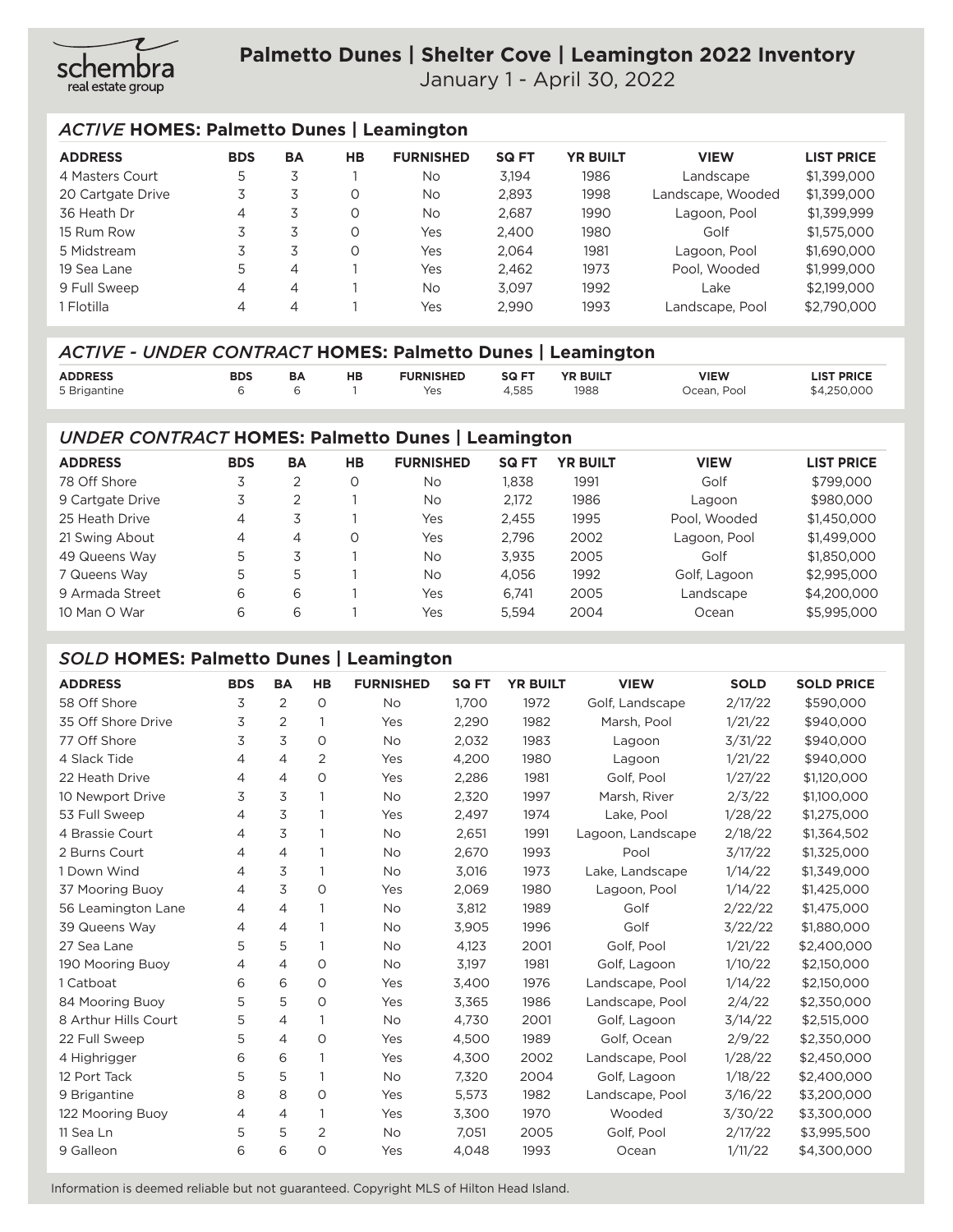|                | <b>ACTIVE HOMESITES:</b><br><b>Palmetto Dunes   Leamington</b>   |                |                   | <b>SOLD HOMESITES:</b><br><b>Palmetto Dunes   Leamington</b> |                  |              |                  |                   |
|----------------|------------------------------------------------------------------|----------------|-------------------|--------------------------------------------------------------|------------------|--------------|------------------|-------------------|
| <b>ADDRESS</b> | <b>VIEW</b>                                                      |                | <b>LIST PRICE</b> |                                                              | <b>ADDRESS</b>   | <b>VIEW</b>  | <b>SOLD</b>      | <b>SOLD PRICE</b> |
| 86 Port Tack   | Lagoon, Landscape                                                |                | \$549,000         |                                                              | 13 Full Sweep    | Lake         | 3/31/22          | \$550,000         |
|                | <b>ACTIVE CONDOS: Palmetto Dunes   Shelter Cove   Leamington</b> |                |                   |                                                              |                  |              |                  |                   |
| #              | <b>COMPLEX</b>                                                   | <b>BDS</b>     | <b>BA</b>         | <b>HB</b>                                                    | <b>FURNISHED</b> | <b>SQ FT</b> | <b>VIEW</b>      | <b>LIST PRICE</b> |
| 107            | <b>Barrington Arms</b>                                           | $\overline{2}$ | 2                 | $\circ$                                                      | Yes              | 1,171        | Landscape, Ocean | \$949,500         |
| 502            | <b>Barrington Arms</b>                                           | 2              | 2                 | O                                                            | Yes              | 1.171        | Ocean            | \$1,200,000       |
| 411            | <b>Barrington Court</b>                                          | $\overline{2}$ | $\overline{2}$    | $\circ$                                                      | Yes              | 1,171        | Ocean            | \$1,300,000       |
| 467            | Captains Walk                                                    | $\overline{2}$ | $\overline{2}$    | $\circ$                                                      | Yes              | 1,367        | Ocean            | \$1,195,000       |
| 410            | Captains Walk                                                    | $\overline{2}$ | $\overline{2}$    | $\circ$                                                      | Yes              | 1,367        | Ocean            | \$1,250,000       |
| 462            | Captains Walk                                                    | 3              | 3                 | $\circ$                                                      | Yes              | 1,762        | Ocean            | \$1,399,900       |
| 7825           | Centrecourt                                                      | $\overline{2}$ | $\overline{2}$    | $\circ$                                                      | Yes              | 1,199        | Lagoon           | \$625,000         |
| 5102           | Hampton Place                                                    | $\overline{2}$ | $\overline{2}$    | $\circ$                                                      | Yes              | 1,392        | Ocean            | \$1,349,000       |
| 6302           | Hampton Place                                                    | $\overline{2}$ | $\overline{2}$    | $\Omega$                                                     | Yes              | 1,392        | Ocean            | \$1,499,000       |
| 5305           | Hampton Place                                                    | $\overline{2}$ | $\overline{2}$    | $\circ$                                                      | Yes              | 1,392        | Ocean, Pool      | \$1,499,000       |
| 6306           | Hampton Place                                                    | $\overline{2}$ | $\overline{2}$    | $\circ$                                                      | Yes              | 1,392        | Ocean            | \$1,595,000       |
| 6501           | Hampton Place                                                    | 3              | 3                 | $\circ$                                                      | Yes              | 1.777        | Ocean, Pool      | \$2,500,000       |
| 7601           | Huntington                                                       | 3              | 3                 | $\mathbf{1}$                                                 | Yes              | 1,511        | Lagoon, Pool     | \$999,000         |
| 7633           | Huntington                                                       | $\overline{4}$ | 4                 | $\circ$                                                      | Yes              | 2,152        | Lagoon           | \$1,500,000       |
| 794            | Queens Grant                                                     | $\overline{2}$ | 1                 | $\circ$                                                      | Yes              | 1,024        | Landscape        | \$550,000         |
| 266            | Turnberry Village                                                | $\overline{2}$ | $\overline{2}$    | $\circ$                                                      | Yes              | 1,351        | Golf             | \$668,000         |
| 285            | <b>Turnberry Village</b>                                         | $\overline{2}$ | $\overline{2}$    | $\circ$                                                      | Yes              | 1,473        | Golf             | \$795,000         |
| 2516           | Villamare                                                        | $\overline{2}$ | $\overline{2}$    | $\circ$                                                      | Yes              | 1,232        | Landscape, Ocean | \$975,000         |
| 2416           | Villamare                                                        | $\overline{2}$ | $\overline{2}$    | $\circ$                                                      | Yes              | 1,232        | Landscape, Ocean | \$995,000         |
| 3101           | Windsor Ct S                                                     | $\overline{2}$ | $\overline{2}$    | $\circ$                                                      | Yes              | 1.442        | Landscape, Ocean | \$1,250,000       |
| 3202           | Windsor Ct S                                                     | $\overline{2}$ | $\overline{2}$    | $\circ$                                                      | Yes              | 1,442        | Ocean            | \$1,375,000       |
| 102            | Windsor Place I                                                  | $\mathbf{1}$   | $\overline{2}$    | $\Omega$                                                     | Yes              | 1,019        | Lagoon, Ocean    | \$699,900         |

*UNDER CONTRACT* **CONDOS: Palmetto Dunes | Shelter Cove | Leamington**

| #    | <b>COMPLEX</b>           | <b>BDS</b>     | <b>BA</b>      | <b>HB</b> | <b>FURNISHED</b> | <b>SQ FT</b> | <b>VIEW</b>       | <b>LIST PRICE</b> |
|------|--------------------------|----------------|----------------|-----------|------------------|--------------|-------------------|-------------------|
| 517  | <b>Barrington Court</b>  |                |                |           | Yes              | 862          | Landscape, Ocean  | \$599,000         |
| 417  | <b>Barrington Court</b>  |                |                |           | Yes              | 862          | Landscape, Ocean  | \$599,000         |
| 713  | Barrington Park          |                |                |           | Yes              | 801          | Lagoon, Landscape | \$524,900         |
| 218  | <b>Captains Quarters</b> |                |                | 0         | Yes              | 885          | Marsh             | \$499,900         |
| 421  | Captains Walk            | 2              | 2              | O         | Yes              | 1,367        | Ocean             | \$1,250,000       |
| 6505 | Hampton Place            | 2              | 2              | 0         | Yes              | 1,392        | Ocean, Pool       | \$1,499,000       |
| 5306 | Hampton Place            | 2              | $\overline{2}$ | O         | Yes              | 1,392        | Ocean             | \$1,499,000       |
| 5508 | Hampton Place            | 3              | 3              | $\circ$   | Yes              | 1,777        | Ocean             | \$3,295,000       |
| 15   | <b>Hickory Cove</b>      | 3              | $\overline{4}$ | $\circ$   | Yes              | 1,600        | Golf              | \$899,000         |
| 934  | Inverness Village        | 2              | $\overline{2}$ | $\circ$   | Yes              | 1,450        | Golf              | \$675,000         |
| 106  | Main Sail                | $\overline{2}$ | $\overline{2}$ |           | <b>No</b>        | 1,890        | Harbor            | \$950,000         |
| 9200 | Newport                  | 2              | $\overline{2}$ |           | No               | 1,520        | Lagoon, Landscape | \$625,000         |
| 570  | Queens Grant             | 2              |                | O         | Yes              | 1,043        | Landscape         | \$449,000         |
| 586  | Queens Grant             | 3              | 2              |           | Yes              | 1,988        | Landscape         | \$565,000         |
| 773  | Queens Grant             | 2              | $\overline{2}$ | O         | Yes              | 1,447        | Golf, Lagoon      | \$589,000         |
| 580  | Queens Grant             | 2              | $\overline{2}$ | $\circ$   | Yes              | 1,447        | Landscape         | \$634,000         |
| 1780 | <b>St Andrews Common</b> | 3              | $\overline{2}$ | $\circ$   | Yes              | 1,542        | Landscape         | \$499,000         |
| 227  | Turnberry Village        | $\overline{2}$ | 2              | $\circ$   | Yes              | 1,473        | Golf              | \$687,500         |

| ACTIVE - UNDER CONTRACT CONDOS: Palmetto Dunes   Shelter Cove   Leamington |                |            |    |    |                  |       |             |                   |  |  |  |
|----------------------------------------------------------------------------|----------------|------------|----|----|------------------|-------|-------------|-------------------|--|--|--|
|                                                                            | <b>COMPLEX</b> | <b>BDS</b> | BA | HВ | <b>FURNISHED</b> | SQ FT | <b>VIEW</b> | <b>LIST PRICE</b> |  |  |  |
| 101                                                                        | Abbinaton      |            |    |    | No.              | 1.534 | Ocean       | \$3,000,000       |  |  |  |

Information is deemed reliable but not guaranteed. Copyright MLS of Hilton Head Island.

í Ξ